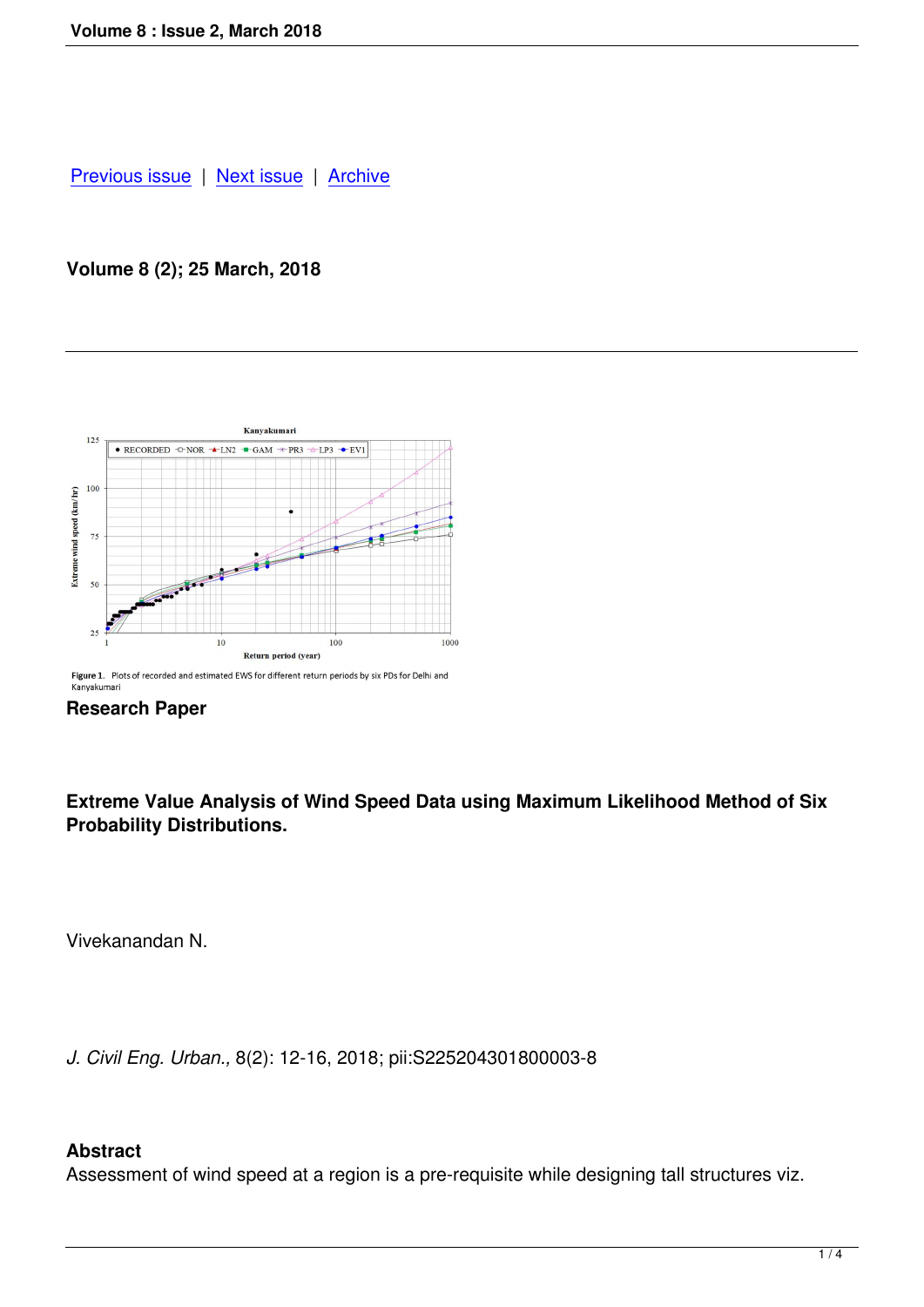cooling towers, stacks, transmission line towers, etc. This can be achieved through Extreme Value Analysis (EVA) by fitting of probability distributions to the annual series of extreme wind speed (EWS) data that is derived from hourly maximum wind speed. This paper details the study on EVA of wind speed data recorded at India Meteorological Department Observatories of Delhi and Kanyakumari adopting six probability distributions such as Normal, Log Normal, Gamma, Pearson Type-3, Log Pearson Type-3 (LP3) and Extreme Value Type-1. Maximum likelihood method is applied for determination of parameters of the distributions. The adequacy of fitting of probability distributions to the series of recorded EWS data is evaluated by Goodness-of-Fit tests viz., Anderson-Darling and Kolmogorov-Smirnov and diagnostic test using D-index. Based on GoF and diagnostic tests results, the study suggests the LP3 distribution is better suited amongst six probability distributions adopted for EVA of wind speed data for Delhi ad Kanyakumari.

**Keywords:** Anderson-Darling test, D-index, Kolmogorov-Smirnov test, Log Pearson Type-3, Maximum likelihood method, Wind speed

# [Full text- PDF ] [ HTML ] [ XML ] [ MOBI ] [ ePUB ] [ AZW3 ]



Damage of Buried Ammunition Depots in the Ground by Crumb Rubber Cement against Explosion Force. J. Civil Eng. Urban., 8 (2): 17-24. www.ojceu.ir

### **Research Paper**

**Reduction of Damage of Buried Ammunition Depots in the Ground by Crumb Rubber Cement against Explosion Force.**